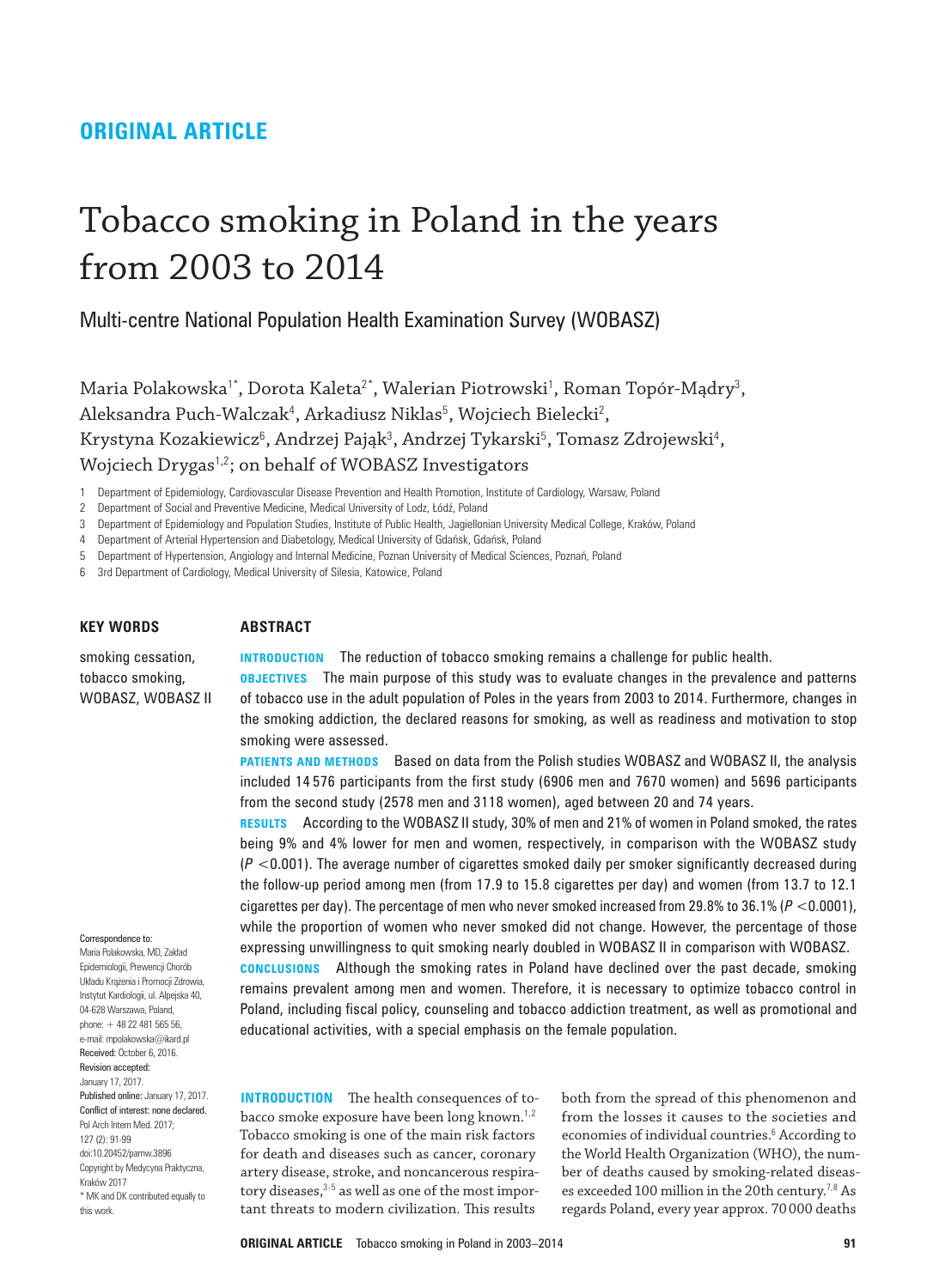are caused by smoking.<sup>9,10</sup> In 2004 tobacco smoking accounted for 47% of all deaths caused by tumors among men, and it was the main cause of lung cancer among men aged 30 years or older. Among women in the same age group, 13% of tumor deaths and 73% of all deaths due to lung cancer were also related to tobacco use.<sup>9,10</sup> The treatment of patients with tobacco-related diseases generates a significant part of the cost of health care services in Poland and imposes a considerable burden on the organization of the health care system. Long‑term, expensive diagnostic procedures and treatment of diseases related to the use of tobacco products account for around 18 billion PLN (6.4 billion USD) annually. Losses in work produc‑ tivity and employment, including disability and disability benefits, caused by the use of tobacco products are estimated to exceed 15 billion PLN (5.3 billion USD) every year. $7,11$ 

The reduction of tobacco consumption and of associated costs is one of the biggest challenges for public health. Regular monitoring of various aspects of tobacco epidemic can provide reliable and effective tools to fight this threat at the systemic level. Data from epidemiological studies are the basis for a reasonable health policy.

The main purpose of this study was to evaluate changes in the prevalence of tobacco smoking among the adult population of Poles in the period between 2003 and 2014. Furthermore, changes in the smoking habits, the declared reasons for smoking, as well as readiness and motivation to stop smoking were assessed.

**PATIENTS AND METHODS** The results were obtained from the Polish Nationwide Studies of Health Assessment, WOBASZ and WOBASZ II, which were repeated cross-sectional surveys. The first WOBASZ study was conducted between 2003 and 2005, and the second (WOBASZ II)—between 2013 and 2014. The methods, including the rules of sampling, the tools used, the research protocol, and the principles of project implementation, were described in detail previously.<sup>12,13</sup> The survey data were collected in direct interviews by adequately trained interviewers. The first and second studies covered 14769 and 6170 respondents, respectively. The total participation rate was 74.6% for WOBASZ and 46.4% for WOBASZ II. After deleting incomplete records, the analysis included a sample of 14576 participants (6906 men and 7670 women) from the first study and 5696 participants (2578 men and 3118 women) from the second study, all aged between 20 and 74 years. The information collected in the studies comprised the respondents' socio-demographic data and smoking characteristics such as the age of starting smoking, reasons for smoking, number of cigarettes smoked daily, intention to quit smoking, and motivations to stop smoking among smokers.

Participants in the survey were divided according to their smoking status into the following groups: regular smokers, occasional smokers,

former smokers, and nonsmokers. A smoker was defined as a person who at the time regularly smoked at least 1 cigarette a day; an occasional smoker was defined as a person who smoked less than 1 cigarette a day; a former smoker was a person who had smoked in the past, stopped smoking, and did not smoke at the time of the survey; and a nonsmoker was a person who had never smoked cigarettes. Cigarette count was considered as the number of cigarettes smoked per person per day. The reasons for tobacco smoking were classified on the basis of the questionnaire into the following categories: social smoking, for pleasure, "it calms me down," out of habit, other, hard to say. The possible categories for answers to assess the willingness to quit smoking were as follows: yes, no, undecided. For more in-depth analyses, the respondents were classified into 5 age groups: between 20 and 34, 35 and 44, 45 and 54, 55 and 64, and 65 and 74 years.

In the presentation of the results, the following descriptive statistics were used: rates of the occurrence of individual phenomena in the age groups, age standardized rates according to the structure of the Polish population as of December 31, 2013, crude means and age-adjusted means. For the purpose of comparing the rates between the studies and between age groups, the  $\chi^2$  test was used. The differentiation of standardized rates was analyzed by setting 95% confidence intervals. The Wil coxon test was used to compare the age of starting smoking and the numbers of smoked cigarettes between the age groups. The smoking status was differentiated between the studies based on the significance of the odds ratio.

All the analyses were carried out separately for men and women, using the statistical SAS version 9.2 (SAS Institute, Cary, North Carolina, United States). A P value of less than 0.05 was considered statistically significant.

**RESULTS** In the WOBASZ and WOBASZ II studies, men declared themselves as regular smokers more often than women (**TABLE 1**). In the WOBASZ survey, regular smoking was declared by 39.0% of men and 23.8% of women. As regards WOBASZ II, the prevalence of regular tobacco smoking was 29.9% among men and 20.5% among women. Over a decade, the percentage of adult smokers aged between 20 and 74 years significantly declined in Poland, both for men and women  $(P < 0.001)$ . An increase in the proportion of never-‑smoking men was also observed, from 29.8% to 36.1% (*P* <0.0001).

In both surveys, smoking differed widely between age groups for men and women (**TABLE 2**). During the follow-up, there was a significant decrease in the proportion of smoking men in every age group, and there were significantly fewer smoking women in the age group of 35 to 44 years. In both surveys, the most frequent smokers were middle‑aged men and women. The low‑ est number of smoking people in both studies, for men and women alike, was found in the group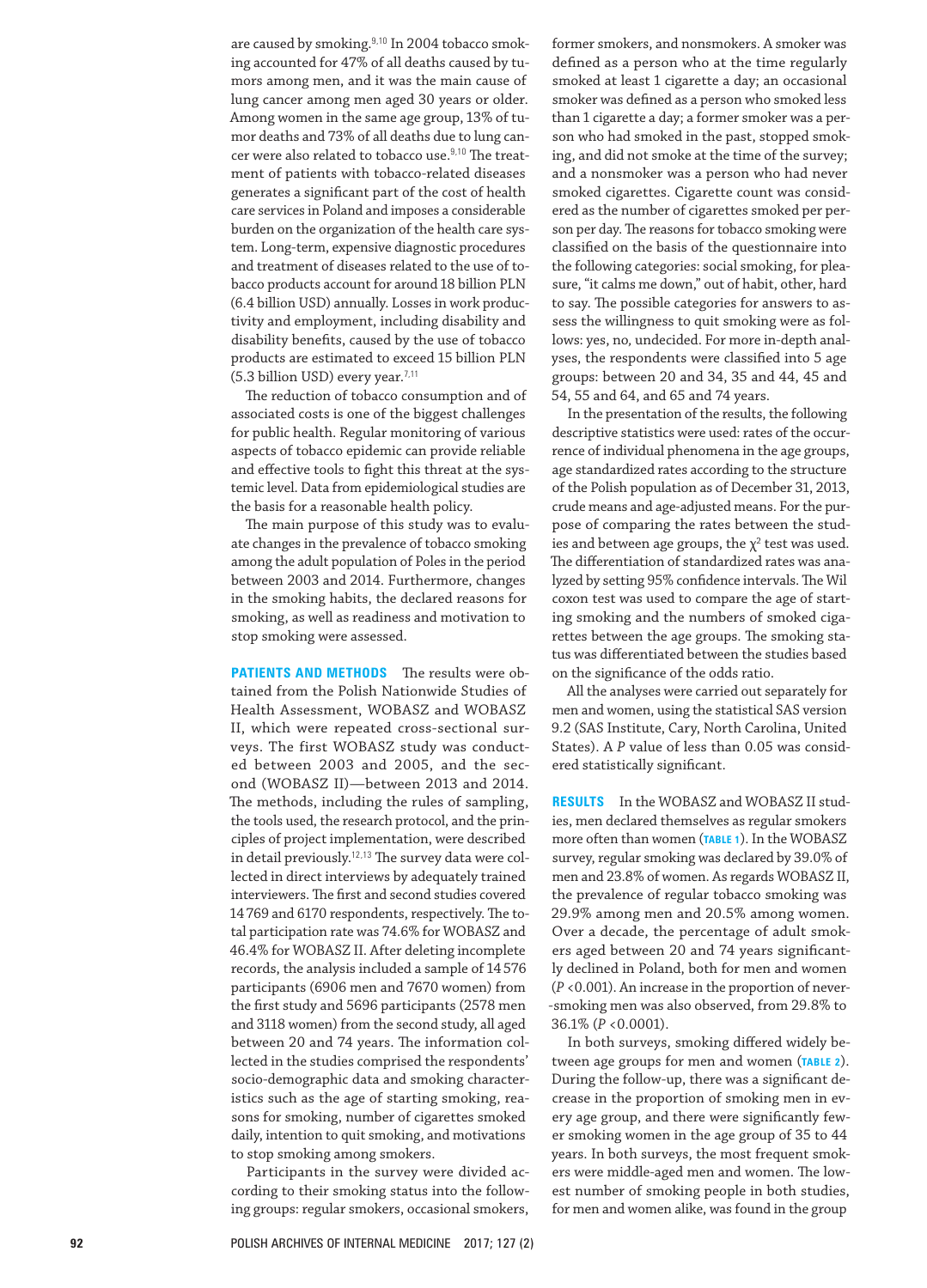### **TABLE 1** Distribution of the smoking status (%) in WOBASZ II vs WOBASZ studies

| <b>Smoking</b> |              |                    | Men                   |                 |                | Women              |                 |                      |                 |           |
|----------------|--------------|--------------------|-----------------------|-----------------|----------------|--------------------|-----------------|----------------------|-----------------|-----------|
| status         |              | WOBASZ, $n = 6906$ | WOBASZ II, $n = 2578$ |                 | 0 <sub>R</sub> | WOBASZ, $n = 7670$ |                 | WOBASZ II. $n = 118$ |                 | <b>OR</b> |
|                | $\mathsf{n}$ | $% (95\% CI)$      | $\mathsf{n}$          | $% (95\% CI)$   | $P$ value      | $\mathsf{n}$       | % (95% CI)      | $\mathsf{n}$         | $% (95\% CI)$   | $P$ value |
| never smoker   | 2058         | 29.8               | 930                   | 36.1            | 1.33           | 4386               | 57.2            | 1823                 | 58.5            | 1.05      |
|                |              | $(28.7 - 30.9)$    |                       | $(34.2 - 37.9)$ | < 0.0001       |                    | $(56.1 - 58.3)$ |                      | $(56.8 - 60.2)$ | 0.2216    |
| former smoker  | 1910         | 27.7               | 799                   | 31.0            | 1.17           | 1175               | 15.3            | 574                  | 18.4            | 1.25      |
|                |              | $(26.6 - 28.7)$    |                       | $(29.2 - 32.8)$ | 0.0014         |                    | $(14.5 - 16.1)$ |                      | $(17.0 - 19.8)$ | < 0.0001  |
| occasionally   | 247          | 3.6                | 78                    | 3.0             | 0.83           | 285                | 3.7             | 82                   | 2.6             | 0.69      |
| smoker         |              | $(3.2 - 4.0)$      |                       | $(2.3 - 3.7)$   | 0.1894         |                    | $(3.3 - 4.1)$   |                      | $(2.0 - 3.2)$   | 0.0048    |
| regularly      | 2691         | 39.0               | 771                   | 29.9            | 0.67           | 1824               | 23.8            | 639                  | 20.5            | 0.83      |
| smoker         |              | $(37.8 - 40.1)$    |                       | $(28.1 - 31.7)$ | < 0.0001       |                    | $(22.8 - 24.7)$ |                      | $(19.1 - 21.9)$ | 0.0002    |

Abbreviations: CI, confidence interval; n, number of patients; OR, odds ratio

**TABLE 2** Prevalence of smokers (%) in age groups in WOBASZ II vs WOBASZ studies

| Age       |               |                 | Men |                  |         | Women |                 |                |                  |          |  |
|-----------|---------------|-----------------|-----|------------------|---------|-------|-----------------|----------------|------------------|----------|--|
| group,    | <b>WOBASZ</b> |                 |     | <b>WOBASZ II</b> |         |       | <b>WOBASZ</b>   |                | <b>WOBASZ II</b> | OR       |  |
| y         | n             | % (95% CI)      | n   | % (95% CI)       | P value | n     | $% (95\% CI)$   | n              | % (95% CI)       | P value  |  |
| $20 - 34$ | 751           | 39.5            | 205 | 31.7             | 0.71    | 480   | 21.8            | 131            | 18.1             | 0.80     |  |
|           |               | $(37.0 - 41.4)$ |     | $(27.9 - 35.1)$  | 0.0415  |       | $(19.9 - 23.3)$ |                | $(15.3 - 20.9)$  | 0.3568   |  |
| $35 - 44$ | 560           | 45.0            | 158 | 30.4             | 0.53    | 492   | 35.1            | 110            | 18.3             | 0.42     |  |
|           |               | $(42.0 - 47.6)$ |     | $(26.4 - 34.3)$  | 0.0211  |       | $(32.4 - 37.4)$ |                | $(15.2 - 21.4)$  | < 0.0001 |  |
| $45 - 54$ | 769           | 45.6            | 180 | 35.9             | 0.67    | 593   | 32.5            | 174            | 26.3             | 0.75     |  |
|           |               | $(42.8 - 47.6)$ |     | $(31.7 - 40.1)$  | 0.0182  |       | $(28.7 - 36.3)$ |                | $(19.8 - 32.8)$  | 0.1203   |  |
| $55 - 64$ | 399           | 36.3            | 170 | 29.6             | 0.74    | 207   | 17.2            | 183            | 25.0             | 1.6      |  |
|           |               | $(33.4 - 39.0)$ |     | $(25.9 - 33.3)$  | 0.1233  |       | $(12.1 - 22.3)$ |                | $(21.9 - 28.1)$  | 0.0585   |  |
| $65 - 74$ | 212           | 22.7            | 58  | 17.5             | 0.72    | 52    | 5.2             | 41             | 10.3             | 2.09     |  |
|           |               | $(20.0 - 25.4)$ |     | $(13.4 - 21.6)$  | 0.3937  |       | $(3.8 - 6.6)$   |                | $(7.3 - 13.3)$   | 0.3524   |  |
| $75 - 84$ |               |                 | 24  | 15.9             |         |       |                 | $\overline{7}$ | 3.0              |          |  |
|           |               |                 |     | $(10.1 - 21.7)$  |         |       |                 |                | $(0.8 - 5.2)$    |          |  |
| SR        | 2691          | 39.2            | 771 | 29.9             | 0.66    | 1824  | 23.9            | 639            | 20.5             | 0.82     |  |
| $20 - 74$ |               | $(36.8 - 41.6)$ |     | $(26.3 - 34.1)$  | < 0.05  |       | $(21.3 - 25.9)$ |                | $(16.5 - 23.7)$  | >0.05    |  |

Abbreviations: SR, standardized frequency for age; others, see **TABLE 1**

of oldest participants aged between 65 and 74 years. The tendency to quit smoking can be assessed to have increased as the participants from a selected age group in the first study moved to the next age group in the second study. Over 10 years, the percentage of smoking participants in the group aged between 35 and 44 years in the first study and in the group aged between 45 and 54 years in the second study decreased by about 9%. As for the other groups, an increasing tendency for men to quit smoking with age could be observed, whereas the opposite was true for women: there was an increase in the percentage of smoking women in the age groups between 55 and 64 years and 65 and 74 years. The distribution of motivations for smoking shows that over 10 years the percentage of women declaring the reason for smoking as "for pleasure" rose by 11% (for men a marked increase was also observed but it was smaller).

On average, men smoked more cigarettes per day than women (**TABLE 3**). The average number of cigarettes smoked daily per smoker

significantly decreased in the follow‑up period both for men (17.9–15.8 cigarettes/day) and for women (13.7–12.1 cigarettes/day). Among men smokers, the most cigarettes were smoked in the age group between 35 and 54 years. Among smoking women, in the first study the most cigarettes were smoked in the age group between 45 and 54 years, whereas in the second survey it concerned the oldest group under analysis, aged between 65 and 74 years (*P* >0.0005). The lowest average number of consumed cigarettes per smoker was observed in the youngest age group (20–34 years) in both studies for men and women alike.

The average age of starting regular smoking increased in the second study in comparison with the first study by about 2 years among men (18 vs 20 years) and also by about 2 years among women (20 vs 22 years;  $P$  <0.05). Data are presented in **TABLE <sup>4</sup>**.

The most frequently declared reason for current tobacco smoking by men and women in both studies was the force of habit (**TABLE 5**), followed by the calming effect of smoking, "for pleasure".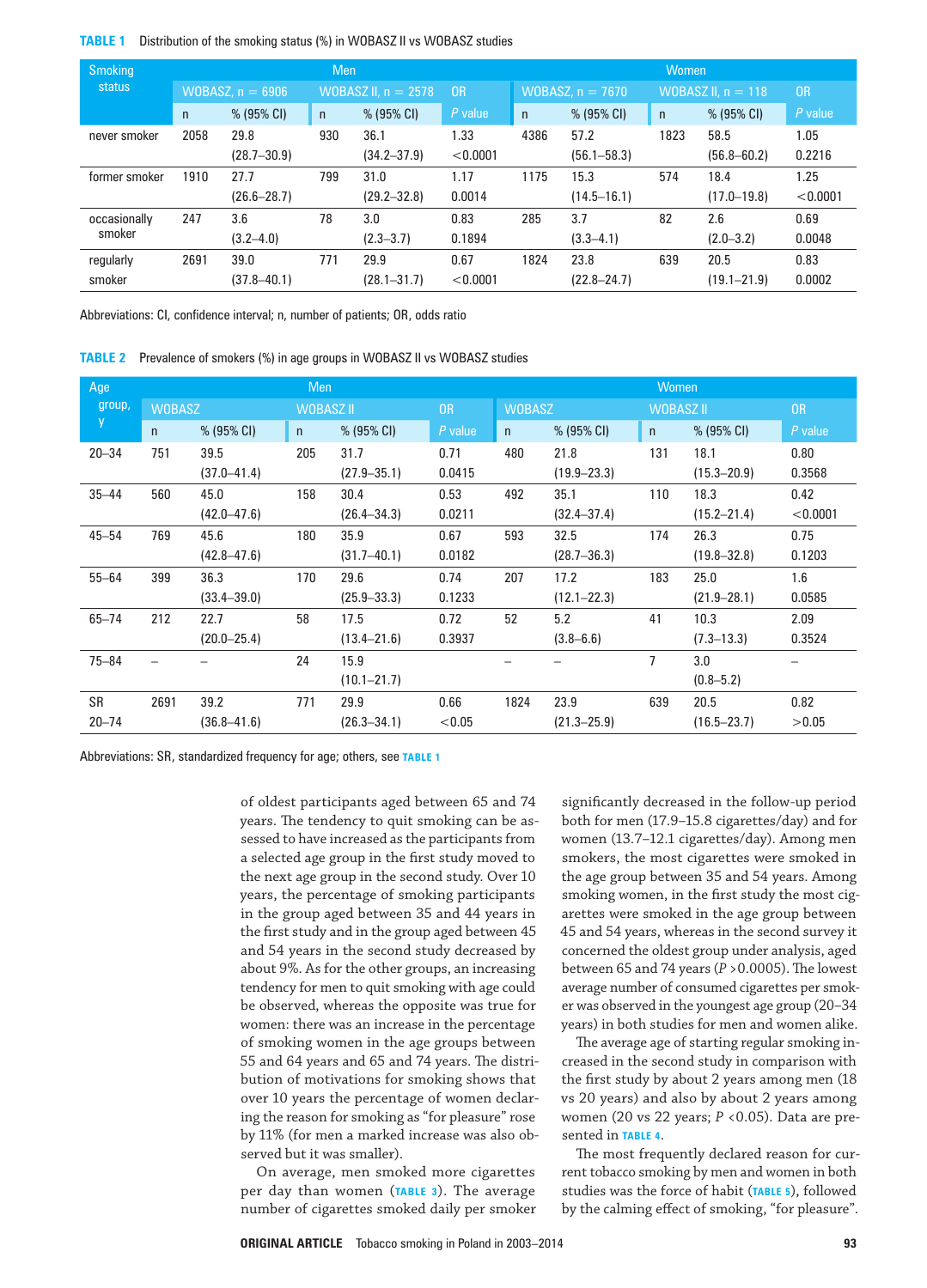**TABLE 3** The average of smoked cigarettes per day in smokers in WOBASZ II vs WOBASZ studies

| Age       |                                        | Men                                    |           |                                        | Women                                  |         |
|-----------|----------------------------------------|----------------------------------------|-----------|----------------------------------------|----------------------------------------|---------|
| group, y  | <b>WOBASZ</b>                          | WOBASZ II                              | $P$ value | <b>WOBASZ</b>                          | WOBASZ II                              | P value |
|           | mean values (95% CI)<br>median (range) | mean values (95% CI)<br>median (range) |           | mean values (95% CI)<br>median (range) | mean values (95% CI)<br>median (range) |         |
| $20 - 34$ | 15.4 (14.9–15.8)                       | $12.8(11.9-13.8)$                      | < 0.05    | $12.0(11.4-12.5)$                      | $10.4(9.4-11.4)$                       | 0.05    |
|           | $15(1 - 50)$                           | $10(2-45)$                             |           | $10(1-30)$                             | $10(1-30)$                             |         |
| $35 - 44$ | 19.6 (19.0-20.3)                       | $17.1(15.8-18.5)$                      | < 0.05    | $14.1(13.5-14.7)$                      | $12.5(11.3-13.8)$                      | >0.05   |
|           | $20(2-50)$                             | $20(2-60)$                             |           | $15(1 - 40)$                           | $10(1 - 30)$                           |         |
| $45 - 54$ | 19.4 (18.8-19.9)                       | $17.6(16.3-18.8)$                      | 0.05      | $14.5(13.9 - 15.0)$                    | $12.7(11.6-13.7)$                      | < 0.05  |
|           | $20(2-60)$                             | $20(1 - 60)$                           |           | $15(1 - 40)$                           | $10(1 - 40)$                           |         |
| $55 - 64$ | 18.3 (17.4–19.2)                       | $16.8(15.4-18.2)$                      | >0.05     | 14.2 (13.2–15.2)                       | $12.2(11.2-13.1)$                      | < 0.05  |
|           | $20(1-80)$                             | $20(1 - 60)$                           |           | $15(1 - 40)$                           | $10(1 - 30)$                           |         |
| $65 - 74$ | $15.7(14.5 - 16.8)$                    | $14.4(12.1 - 16.6)$                    | >0.05     | $13.6$ 11.4-15.8)                      | $13.8(10.9 - 16.6)$                    | >0.05   |
|           | $15(1 - 50)$                           | $15(1 - 40)$                           |           | $10(3-40)$                             | $10(4-40)$                             |         |
| total     | $17.9(17.5-18.1)$                      | $15.8(15.2 - 16.4)$                    | < 0.05    | $13.7(13.4 - 14.0)$                    | $12.1(11.6-12.6)$                      | < 0.05  |
|           | $20(1 - 80)$                           | $15(1 - 60)$                           |           | $13(1 - 40)$                           | $10(1 - 40)$                           |         |

Abbreviations: see **TABLE 1**

**TABLE 4** The average age of smokers at the beginning of regular smoking in WOBASZ II vs WOBASZ studies

| Age                 |                                | Men                  | P value | <b>Women</b>       | $P$ value            |        |
|---------------------|--------------------------------|----------------------|---------|--------------------|----------------------|--------|
|                     | WOBASZ, $n = 2692$             | WOBASZ II, $n = 761$ |         | WOBASZ, $n = 1825$ | WOBASZ II, $n = 634$ |        |
|                     | mean age (SD)                  | mean age (SD)        |         | mean age (SD)      | mean age (SD)        |        |
|                     | (95% CI)<br>$(95% \text{ CI})$ |                      |         | (95% CI)           | (95% CI)             |        |
|                     | median (range)                 | median (range)       |         | median (range)     | median (range)       |        |
| age of              | 18.3(3.7)                      | 19.7(5.1)            | < 0.05  | 20.3(5.0)          | 21.9(6.4)            | < 0.05 |
| starting<br>smoking | $(18.1 - 18.4)$                | $(19.3 - 20.0)$      |         | $(20.1 - 20.5)$    | $(21.4 - 22.4)$      |        |
|                     | $18(6 - 65)$                   | $19(7 - 65)$         |         | $19(7 - 58)$       | $20(12-63)$          |        |

Abbreviations: see **TABLE 1**

A large number of smokers, both men and women, declared the will to stop smoking (**TABLE 6**). The willingness to quit smoking was declared by more than 70% of the respondents. However, this percentage decreased by almost 10% in both groups in comparison with the period from 2003 to 2005. At the same time, the percentage of those expressing unwillingness to quit smoking nearly doubled in WOBASZ II compared with WOBASZ.

The most common reason (around 40% of the participants) for quitting smoking among smokers in both studies for men and women alike was the fear of illness (**TABLE 7**). The second most frequent reason for stopping smoking was the financial aspect (over 20% of participants in both studies). However, it must be noted that in the case of both the "fear of illness" and "financial aspects" the proportion of those motivations in the reasons for quitting smoking showed no change during the follow-up period. Other reasons proved to be far less important. Doctor's orders as a reason for quitting smoking was only indicated by 3% of the men and women surveyed in both studies.

**Study strengths and limitations** WOBASZ and WOBASZ II were descriptive, cross‑sectional, population‑based, epidemiological studies. Their

strengths included a wide range, a large sample size, and the representativeness of the obtained data for Poland's adult population. The age distributions in the randomly selected survey samples of WOBASZ and WOBASZ II were not significantly different. Moreover, the same questionnaire was used for both studies. Such a se‑ lection of research tools allowed obtaining fully comparable data.

The studies also had some limitations. The participation rates for WOBASZ and WOBASZ II ranged from around 75% to 47%, which is a re‑ sult comparable to other epidemiological studies conducted earlier in Poland and ensures the credibility and reliability of obtained data.<sup>14</sup> However, the results of the studies are only based on a survey questionnaire, which can lead to underestimation or overestimation of the findings. The analysis used no objective methods for verifying the tobacco smoking status of the respondents. However, it should be emphasized that such a study would require specialized equipment, appropriate logistic preparation and considerable financial resources. Survey methods are relatively inexpensive and allow for a relatively easy data collection and for examination of a large number of respondents, while proving to be reliable tools in most epidemiological studies.15,16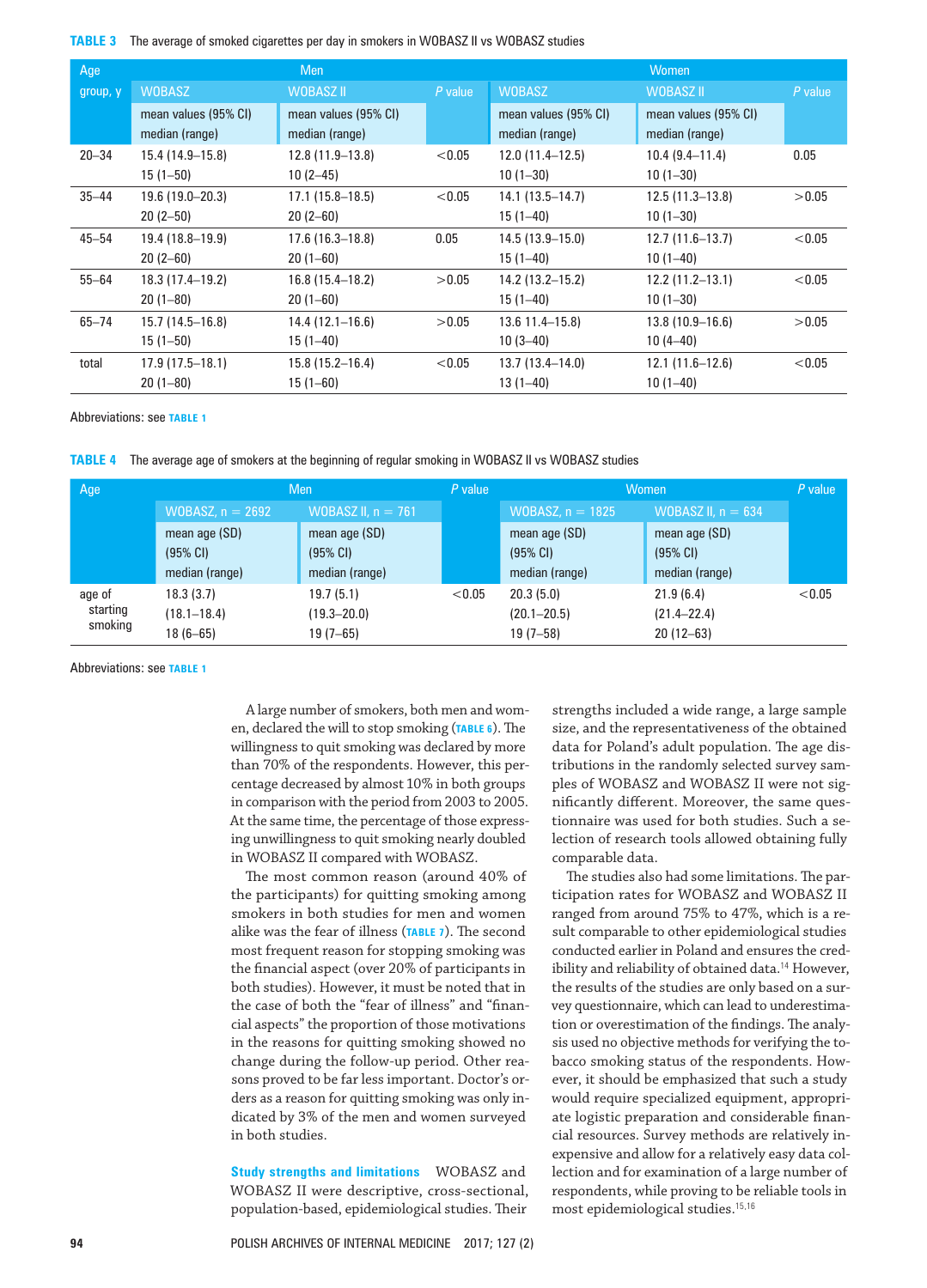**TABLE 5** Declaration of the smoking reasons (% of smokers) in WOBASZ II vs WOBASZ studies

| Reason of    |               |                 | <b>Men</b>       |                            | Women     |     |                  |     |                  |           |
|--------------|---------------|-----------------|------------------|----------------------------|-----------|-----|------------------|-----|------------------|-----------|
| smoking      | <b>WOBASZ</b> |                 | <b>WOBASZ II</b> |                            | <b>OR</b> |     | <b>WOBASZ</b>    |     | <b>WOBASZ II</b> | <b>OR</b> |
|              | $\mathsf{n}$  | %<br>(95% CI)   | $\mathsf{n}$     | $\%$<br>$(95% \text{ Cl})$ | P value   | n   | $\%$<br>(95% CI) | n   | $\%$<br>(95% CI) | P value   |
| social       | 53            | 2.0             | 31               | 4.0                        | 2.04      | 51  | 2.8              | 22  | 3.4              | 1.22      |
| smoking      |               | $(1.5 - 2.5)$   |                  | $(2.6 - 5.4)$              | < 0.05    |     | $(2.0 - 3.6)$    |     | $(2.0 - 4.8)$    | >0.05     |
| for pleasure | 210           | 7.8             | 117              | 15.2                       | 2.12      | 201 | 11.0             | 143 | 22.4             | 2.34      |
|              |               | $(6.8 - 8.8)$   |                  | $(12.7 - 17.7)$            | < 0.05    |     | $(9.6 - 12.4)$   |     | $(19.2 - 25.6)$  | < 0.05    |
| it calms me  | 579           | 21.5            | 189              | 24.5                       | 1.18      | 553 | 30.3             | 164 | 25.7             | 0.80      |
| down         |               | $(19.9 - 23.0)$ |                  | $(21.5 - 27.5)$            | >0.05     |     | $(28.2 - 32.4)$  |     | $(22.3 - 29.1)$  | >0.05     |
| out of habit | 1715          | 63.7            | 358              | 46.4                       | 0.49      | 924 | 50.6             | 248 | 38.9             | 0.62      |
|              |               | $(61.9 - 65.5)$ |                  | $(42.9 - 49.9)$            | < 0.05    |     | $(48.3 - 52.9)$  |     | $(35.1 - 42.7)$  | < 0.05    |
| other        | 41            | 1.5             | 9                | 1.2                        | 0.80      | 25  | 1.4              | 10  | 1.6              | 1.15      |
|              |               | $(1.0 - 2.0)$   |                  | $(0.4 - 2.0)$              | >0.05     |     | $(0.9 - 1.9)$    |     | $(0.6 - 2.6)$    | >0.05     |
| hard to say  | 93            | 3.5             | 67               | 8.7                        | 2.63      | 71  | 3.9              | 50  | 7.9              | 2.11      |
|              |               | $(2.8 - 4.2)$   |                  | $(6.7 - 10.7)$             | < 0.05    |     | $(3.9 - 4.8)$    |     | $(5.8 - 10.0)$   | < 0.05    |

Abbreviations: see **TABLE 1**

**TABLE 6** Declaration to stop smoking (% of smokers) in WOBASZ II vs WOBASZ studies

| <b>Declaration to</b><br>stop<br>smoking |               |                 | <b>Men</b>       |                 |           | <b>Women</b>  |                 |                  |                    |           |  |
|------------------------------------------|---------------|-----------------|------------------|-----------------|-----------|---------------|-----------------|------------------|--------------------|-----------|--|
|                                          | <b>WOBASZ</b> |                 | <b>WOBASZ II</b> |                 | <b>OR</b> | <b>WOBASZ</b> |                 | <b>WOBASZ II</b> |                    | <b>OR</b> |  |
|                                          | $\mathsf{n}$  | %               | $\mathsf{n}$     | %               | P value   | $\mathsf{n}$  | %               | $\mathsf{n}$     | %                  | P value   |  |
|                                          |               | (95% CI)        |                  | (95% CI)        |           |               | (95% CI)        |                  | $(95% \text{ CI})$ |           |  |
| yes                                      | 2290          | 85.2            | 576              | 74.7            | 0.51      | 1515          | 83.0            | 480              | 75.1               | 0.62      |  |
|                                          |               | $(83.9 - 86.5)$ |                  | $(71.6 - 77.8)$ | < 0.05    |               | $(81.3 - 84.7)$ |                  | $(71.7 - 78.4)$    | < 0.05    |  |
| no                                       | 178           | 6.6             | 90               | 11.7            | 1.88      | 135           | 7.4             | 73               | 11.4               | 1.61      |  |
|                                          |               | $(5.7 - 7.5)$   |                  | $(9.4 - 14.0)$  | < 0.05    |               | $(6.2 - 8.6)$   |                  | $(8.9 - 13.9)$     | < 0.05    |  |
| I haven't<br>decided                     | 221           | 8.2             | 105              | 13.6            | 1.76      | 175           | 9.6             | 86               | 13.5               | 1.47      |  |
|                                          |               | $(7.2 - 9.2)$   |                  | $(11.2 - 16.0)$ | < 0.05    |               | $(8.2 - 10.9)$  |                  | $(10.8 - 16.1)$    | >0.05     |  |

Abbreviations: see **TABLE 1**

**DISCUSSION** The prevalence of tobacco smoking and its intensity vary in the world according to the development phase of the tobacco epidemic in a given region. $17-22$  The countries characterized by the highest prevalence of tobacco smoking among men also included the countries of Central and East Asia as well as of central and eastern Europe (above 50%). Inhabitants of Africa, North and South America, and northern, western, and southern Europe smoked much less (10%–20%).<sup>7</sup> The prevalence of tobacco smoking among men in Europe in such countries as Russia, Ukraine, Latvia, Bulgaria, and Greece was 50% or higher, while the lowest prevalence was observed among men in Sweden and England (below 20%). Wom‑ en in Poland, Russia, Bulgaria, and Greece smoked most often (above 30%). The lowest number of smoking women was observed in Sweden, Romania, and Lithuania (below 20%).18,19

The differences in the prevalence of tobacco smoking between countries and between men and women within individual countries can be conditioned by culture, customs, the types of commonly used products containing nicotine, but also by the range and effectiveness of implemented

tobacco consumption control policies. In most European countries, as in Poland, men are more fre‑ quent smokers. The differences between the proportions of smoking men and women are minor in the countries of northern and western Europe, whereas they are larger in central and eastern Europe.

Poland belongs to a group of countries with a high prevalence of smoking, both among men and women.<sup>23</sup> In the POLSCREEN (2002–2005) study,<sup>24</sup> among the population of people aged 35 years or older reporting to a doctor, the prevalence of smoking compared to the WOBASZ study was lower—27.3% for men and 14.3% for women. Similarly, a lower percentage of smoking women (16.7%) was recorded in the "Taking care of heart" study.<sup>25</sup> In contrast, the NATPOL 2011 survey, which included a population of similar age to that in WOBASZ (18–79 years), indicated a compara‑ ble number of smoking men (31.5%) and more female smokers (27.5%) than WOBASZ.<sup>26</sup> Comparable results were also obtained in the Polish part of the Global Adult Tobacco Survey (GATS) study conducted from 2009 to 2010, which covered a population aged 15 years or older, where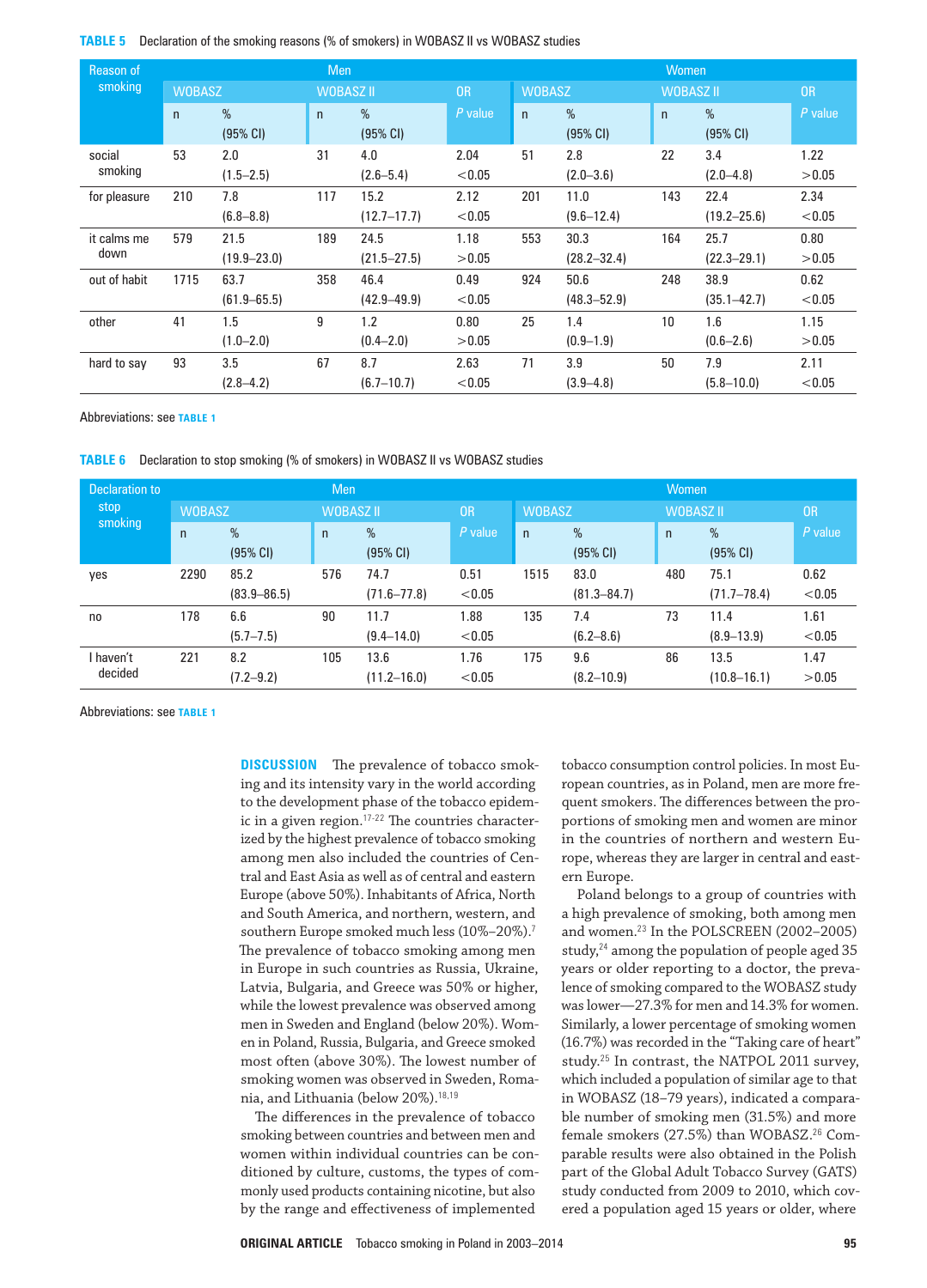**TABLE 7** Declaration of the reason to stop smoking (% of smokers) in WOBASZ II vs WOBASZ studies

| Reason to stop      | Men           |                 |              |                  |           |               | Women           |                  |                    |           |  |
|---------------------|---------------|-----------------|--------------|------------------|-----------|---------------|-----------------|------------------|--------------------|-----------|--|
| smoking             | <b>WOBASZ</b> |                 |              | <b>WOBASZ II</b> |           | <b>WOBASZ</b> |                 | <b>WOBASZ II</b> |                    | <b>OR</b> |  |
|                     | $\mathsf{n}$  | $\%$            | $\mathsf{n}$ | $\%$             | $P$ value | n             | $\%$            | $\mathsf{n}$     | $\%$               | $P$ value |  |
|                     |               | (95% CI)        |              | (95% CI)         |           |               | (95% CI)        |                  | $(95% \text{ Cl})$ |           |  |
| current complaints  | 122           | 6.4             | 49           | 8.5              | 1.36      | 69            | 5.5             | 33               | 6.9                | 1.27      |  |
|                     |               | $(5.3 - 7.5)$   |              | $(6.2 - 10.8)$   | >0.05     |               | $(4.2 - 6.8)$   |                  | $(4.6 - 9.2)$      | >0.05     |  |
| fear of illness     | 812           | 42.4            | 216          | 37.5             | 0.82      | 531           | 42.1            | 207              | 43.1               | 1.04      |  |
|                     |               | $(40.2 - 44.6)$ |              | $(33.5 - 41.5)$  | >0.05     |               | $(39.4 - 44.8)$ |                  | $(38.7 - 47.5)$    | >0.05     |  |
| medical             | 64            | 3.3             | 19           | 3.3              | 1.00      | 39            | 3.1             | 16               | 3.3                | 1.07      |  |
| recommendations     |               | $(2.5 - 4.1)$   |              | $(1.8 - 4.8)$    | >0.05     |               | $(2.1 - 4.1)$   |                  | $(1.7 - 4.9)$      | >0.05     |  |
| friends' insistence | 5             | 0.3             | $\mathbf{0}$ | $\mathbf{0}$     |           | 4             | 0.3             | 0                | $\mathbf{0}$       |           |  |
|                     |               | $(0.1 - 0.5)$   |              |                  |           |               | $(0 - 0.6)$     |                  |                    |           |  |
| family's wish       | 96            | 5.0             | 51           | 8.9              | 1.86      | 75            | 6.0             | 23               | 4.8                | 0.79      |  |
|                     |               | $(4.0 - 6.0)$   |              | $(6.6 - 11.2)$   | < 0.05    |               | $(4.7 - 7.3)$   |                  | $(2.9 - 6.7)$      | >0.05     |  |
| financial aspects   | 443           | 23.1            | 145          | 25.2             | 1.12      | 301           | 23.9            | 116              | 24.2               | 1.02      |  |
|                     |               | $(21.2 - 25.0)$ |              | $(21.7 - 28.7)$  | >0.05     |               | $(21.5 - 26.3)$ |                  | $(20.4 - 28.0)$    | >0.05     |  |
| firm resolution     | 315           | 16.4            | 76           | 13.2             | 0.78      | 196           | 15.6            | 71               | 14.8               | 0.94      |  |
|                     |               | $(14.7 - 18.1)$ |              | $(10.4 - 16.0)$  | >0.05     |               | $(13.6 - 17.6)$ |                  | $(11.6 - 18.0)$    | >0.05     |  |
| other               | 59            | 3.1             | 20           | 3.5              | 1.13      | 45            | 3.6             | 14               | 2.9                | 0.80      |  |
|                     |               | $(2.3 - 3.9)$   |              | $(2.0 - 5.0)$    | >0.05     |               | $(2.6 - 4.6)$   |                  | $(1.4 - 4.4)$      | >0.05     |  |

Abbreviations: see **TABLE 1**

smoking men constituted 37.3% and smoking women—28.2%.<sup>27</sup>

The WOBASZ study showed a decrease in the prevalence of smoking both for men and women, but the decrease was much steeper among men than among women. According to the NATPOL study,<sup>26</sup> in the period from 2001 to 2011 a similar decrease in the prevalence of smoking was found—by 12% for men and 3% for women.

In the majority of the world's most advanced economies, the number of smokers is on the decrease.<sup>7</sup> According to the WHO, $28$  in the period from 2000 to 2010 the prevalence of smoking among men and women decreased in 125 countries (72%) and 156 countries (88%), respectively. If such trends persist, in 2025 there will be an estimated 1.1 billion smokers in the world. According to the WOBASZ II study, in Poland smoking mostly concerns the middle-aged population. Similar results were obtained in the NATPOL 2011 study<sup>26</sup> as well as in other Polish studies.<sup>14,29</sup>

In the GATS study conducted in Poland in the years from 2009 to  $2010, ^{27}$  most men and women smoked in the age group between 30 and 39 years (above 30%). Similarly, the survey showed the lowest prevalence of smoking among people below 20 years of age. At the same time, the high prevalence of tobacco smoking among women of childbearing age, in the age group between 20 and 40 years, is alarming. Therefore, the high proportion of smokers in this group can also significantly influence the health of future generations.

The world populations are characterized by significant differences in tobacco smoking intensity measured by the number of cigarettes smoked per

smoker. Greece, Ireland, Italy, France, Switzerland, and countries of eastern Europe, including Russia, are the European countries with high consumption of cigarettes, where people smoke above 20 cigarettes a day. People in Sweden, Estonia, and the Netherlands smoked the lowest amount of cigarettes (below 20 a day).19,21,30 The POLSCREEN study<sup>24</sup> reported an average of  $16$  cigarettes smoked daily by men and 13 by women, which is consistent with the results of the WOBASZ II survey. Similar values were obtained in other Polish studies.14,29,31 Interesting findings included the relationship between the number of smoked cigarettes and age, as well as a decrease in cigarette consumption over the period of 10 years.

Beginner smokers usually smoke a small num‑ ber of cigarettes daily, increasing this number with the duration of the habit and their increasing addiction to nicotine, whereas people of older age (around 60 years) favor reduction and cessation of smoking, which is consistent with findings from other studies.<sup>32,33</sup> The most common interpretation of this relationship is that with age the health of participants worsens and the incidence of symptoms (including symptoms of tobacco‑related diseases) increases, which may encourage smokers to reduce their tobacco consumption.33,34 The reduction in the number of cigarettes smoked by men observed in the older age groups in the WOBASZ and WOBASZ II studies is promising, but we cannot exclude that it is partly associated with the rapidly growing interest in and prevalence of e-cigarettes available on the Polish market since 2008.35-37 This may reduce the number of traditional cigarettes smoked. According to the study on the use of e-cigarettes from 27 European countries among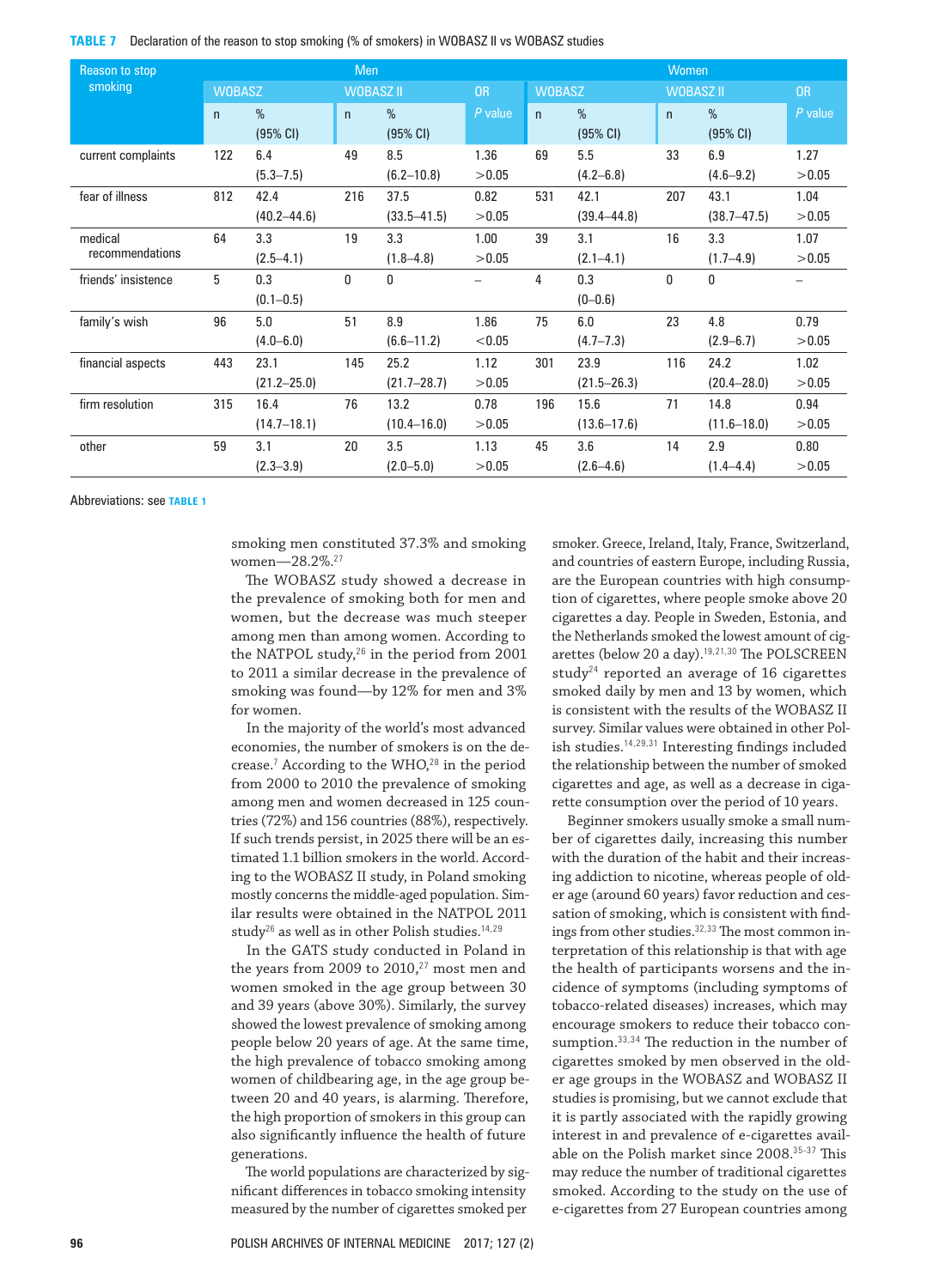the population of 15 years of age and older, e-cigarettes are used by 20.3% (in Poland 31%) of smokers, most often among the young (15–24 years). So far only several studies on e-cigarette use in Poland have been conducted. Mostly, those are studies related to the youth. In Poland, over the last few years, a nearly 5-fold increase in the frequency of e‑cigarette use was observed among teens, mostly among boys. It is not absolutely certain, but young people seem to be more willing to use e-cigarettes than traditional cigarettes.<sup>35-37</sup>

The current prevalence of tobacco smoking and the state of the tobacco epidemic in the population is a result of different processes such as initiation, continuation, and quitting tobacco smoking. The average age of smoking initiation de‑ pends on the country, income, education, or age of the respondents.<sup>38</sup> Smokers from Spain, Denmark, Portugal, and England reach for cigarettes at the youngest age (before 17 years old), while smokers from Greece, Estonia, and Lithuania begin to smoke at the oldest age (19 years old).<sup>30</sup>

In Poland, in the GATS study, the average age of initiation of regular smoking was 18.4 (SD, 3.6) years for men and 20.0 (SD, 4.7) years for women  $(P < 0.01).$ <sup>39</sup> In 2010 in other countries, the average age of smoking initiation among women was 17.1 years in Sweden, 17.9 years in Ireland, 18.1 years in France, 18.6 years in Italy, and 19.6 years in the Czech Republic. Sweden had the highest percentage of women who started smoking at a very young age, 29.3% declared starting smoking between 14 and 15 years of age and 12.0% started smoking before the age of 14. The Czech Re‑ public was characterized by the lowest percentage of early smoking initiation—13.7% of the re‑ spondents started smoking at the age between 14 and 15 years and 1.4% started smoking at the age of less than 14 years old. The highest percentage of women declared starting smoking between 16 and 17 years of age in all countries but Swe‑ den. According to the GATS study,<sup>19</sup> women also began smoking at a later age than men. Men become smokers when they are younger than 17 in Ukraine and England, and when they are older than 20 in China, India, and Vietnam. Women start smoking when they are younger than 17 in England, and when they are more than 20 in most of other countries. The differences in re‑ spondents' age of smoking initiation in various countries may reflect the phases of the tobacco smoking epidemic in individual countries and the differences in the tobacco control measures.

According to the WOBASZ II study, most of the respondents began smoking at around 20. Women started smoking later than men, and, importantly, the age of regular smoking initiation in both groups has increased. However, the lack of change in the percentage of women who never smoke is worth noting.<sup>40</sup> The emancipation of women and their higher earnings, thus increased purchasing power with regard to goods, including tobacco products, might have had an impact on smoking patterns among women.<sup>41</sup> Moreover, it

could be also due to easy access to tobacco products, low prices, advertising, and promotion, which constitute the front line action of the tobacco industry to maintain and increase the num‑ ber of their customers.<sup>42,43</sup> Aggressive marketing may also be responsible for the increase in the percentage of women declaring the "for pleasure" category as the reason for smoking. It could also be a reason for the lack of interest in quitting tobacco smoking. It is difficult to unambiguously answer the question why women did not change their health behavior. Increasing addic‑ tion of smokers (**TABLE 6**) and the minor propor‑ tion of doctor's orders among the reasons for quitting smoking are attributable to low efficacy of educational activities and insufficient involvement of medical professionals in the diagnostic and therapeutic process. As emphasized by Zhu et al,<sup>44</sup> the so called "minimal intervention"-doctors recommending their patients to quit smoking at any visit—is the easiest approach that may significantly increase the rates of smoking cessation. This intervention is crucial for public health and it is important to maximize its effectiveness by offering professional help in quitting smoking (for example, medicines or behavioral support), which in turn increases the percentage of successful attempts to quit smoking.<sup>45,46</sup> The scope of assistance in smoking cessation and in the maintenance of tobacco abstinence must be expanded to increase the percentage of nonsmoking people in Poland.

The results of the WOBASZ and WOBASZ II studies also demonstrated a limited efficiency of fiscal policy and price control in reducing tobacco use. The financial aspects were indicated by about 25% of smokers as the reason for quitting smoking, but this percentage showed no change in 10 years. Surprisingly, no change oc‑ curred despite the fact that an increased excise tax on tobacco products leading to their higher prices is considered to be one of the most effective tools used to limit the spread and use of tobacco products.<sup>47</sup> In response to growth in taxation, new cheap brands of cigarettes were created. Moreover, recent years have been characterized by an increase in the sales of other types of tobacco. In addition, in the past decade, despite the rise in prices, the availability of cigarettes in Poland increased due to the upward trend of household income.<sup>48</sup>

Other implemented measures designed to limit the tobacco epidemic in Poland also face a number of difficulties. Firstly, cigarette smoking is firmly anchored in popular culture as well as in moral standards. Smoking is often closely related to the conditions of spending free time as well as to selected professions. Secondly, contrary to the general belief, the population lacks sufficient knowledge on the topic of health consequences of tobacco use.<sup>49</sup> Moreover, doctors have inadequate training to provide counseling and treat addiction related to tobacco smoking. They lack the time, and the procedures are not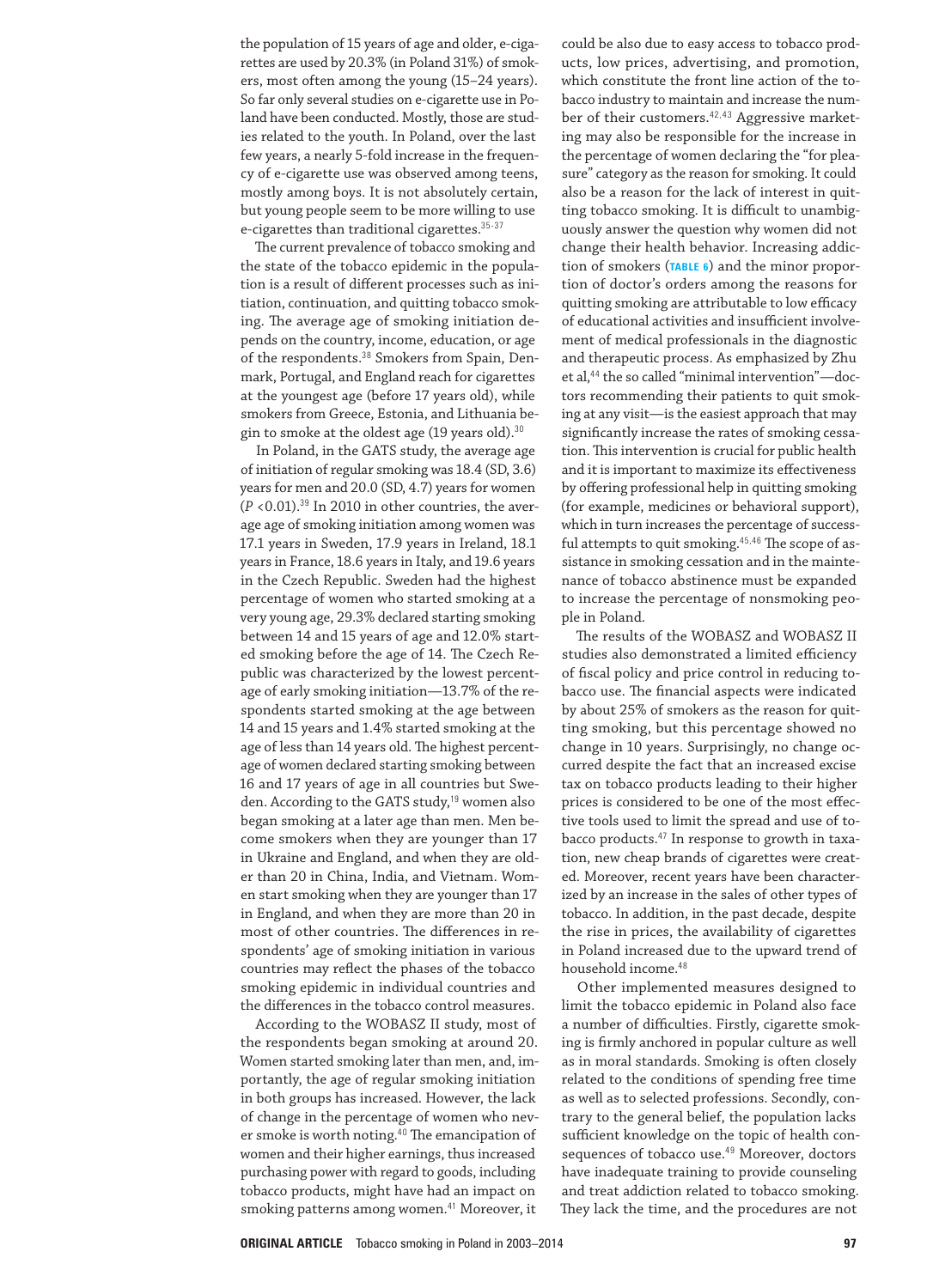well evaluated in terms of the cost and are under ‑ financed. Also teachers are not regularly trained in the direction of conducting tobacco control education. Other difficulties include the inten ‑ sive advertising and promotion carried out by to ‑ bacco companies, as well as early tobacco initia ‑ tion and high social tolerance for tobacco smok ‑ ing among youth.

Regulations related to the control of tobacco product use represent an important element of the strategy to reduce the health and the socio ‑ ‑economic consequences of tobacco smoking. However, good legislation in health care will not suffice to improve the health situation in the country unless it causes changes in the so ‑ cial behavior of the citizens. It must be stressed that such actions should be supported by infor ‑ mation and educational campaigns.

In conclusion, the current knowledge on cig ‑ arette smoking and the results presented in this paper should support the antitobacco strategy. The prevalence of tobacco smoking in Poland, de ‑ spite its downward trend, is still high. Significant smoking differentiation was observed depending on age. Most smokers were middle‑aged people. During the follow -up, the number of cigarettes smoked daily per smoker decreased. The rising tendency to quit smoking among men and wom ‑ en is favorable, but the follow -up showed a down ‑ ward trend. The later start of smoking is also fa ‑ vorable. The current activities in the field of to ‑ bacco use control in Poland need strengthening in a few areas, including tobacco use monitoring, support in tobacco cessation, fiscal policy, as well as education and alerting the citizens to the haz ‑ ards associated with the smoking habit. $50$ 

**Acknowledgments** The authors express special thanks to the whole research team and collabo ‑ rating persons from the field centers in 16 prov ‑ inces and to all participants of the WOBASZ and WOBASZ II studies.

The WOBASZ II project was financed from the financial resources at the disposal of the Min ‑ ister of Health within the framework of the health program entitled: National Program of Equal ‑ ization the Accessibility to Cardiovascular Dis ‑ ease Prevention and Treatment for 2010–2012 POLKARD – goal: Analyses and epidemiology – "Monitoring of the epidemiological situation in Poland in the field of cardiovascular diseases".

**Contribution statement** MP conceived the idea for the study. MP and DK contributed to the interpre ‑ tation of the data, co‑drafted the manuscript, and intellectually contributed to the development of the final manuscript. AP, RT‑M, and TZ critically revised the manuscript. WP contributed to data analysis and interpretation. All authors edited and approved the final version of the manuscript.

#### **REFERENCES**

**1** U.S. Department of Health and Human Services. How Tobacco Smoke Causes Disease: The Biology and Behavioral Basis for Smoking‑Attributable Disease: A Report of the Surgeon General. Atlanta, Georgia: U.S. Depart ‑ ment of Health and Human Services, Centers for Disease Control and Pre ‑ vention, National Center for Chronic Disease Prevention and Health Promo ‑ tion, Office on Smoking and Health, 2010.

2 U.S. Department of Health and Human Services. The Health Consequences of Smoking: 50 Years of Progress. A Report of the Surgeon Gener ‑ al. Atlanta, GA: U.S. Department of Health and Human Services, Centers for Disease Control and Prevention, National Center for Chronic Disease Preven ‑ tion and Health Promotion, Office on Smoking and Health, 2014.

**3** ITC Project, World Health Organization, World Heart Federation. Cardiovascular harms from tobacco use and secondhand smoke: Global gaps in awareness and implications for action. Waterloo, Ontario, Canada and Ge ‑ neva, Switzerland, 2012.

**4** World Health Organization. WHO global report: mortality attributable to tobacco. Geneva, World Health Organization, 2012.

**5** Hart RG, Kuan HNg. Stroke prevention in asymptomatic carotid artery disease: revascularization of carotid stenosis is not the solution. Pol Arch Med Wewn. 2015; 125: 363 -369.

**6** Maciosek MV, Xu X, Butani AL, et al. Smoking-atribute medical expenditures by age, sex, and smoking status estimated using a relative risk ap ‑ proach. Prev Med. 2015; 77: 162 -167.

**7** Eriksen M, Mackay J, Schluger NW, et al. The Tobacco Atlas (5th edititon). Atlanta, Georgia, USA: American Cancer Society; 2015.

**8** World Health Organization. WHO global report on trends in prevalence of tobacco smoking 2015. Geneva: World Health Organization, 2015.

**9** World Health Organization. The current status of the tobacco epidemic in Poland. Copenhagen: World Health Organization, 2009.

10 Oberg M, Jaakkola MS, Woodward A, et al. Worldwide burden of disease from exposure to second-hand smoke: a retrospective analysis of data from 192 countries. Lancet. 2011; 377: 139 -146.

**11** Niewada M, Filipiak K. [An Analysis of Health Costs: The economic consequences of nicotine addiction]. Pol Przegl Kardiol. 2000; 2: 367 -371. Polish.

**12** Rywik S, Kupść W, Piotrowski W, et al. Multi‑center All Polish Health Survey - WOBASZ Project Methodological Assumption and logistics: Polish Population Review. 2005; 27: 37 -50.

13 Drygas W, Niklas AA, Piwońska A, et al. Multi-center National Population Heath Examination Survey (WOBASZ II study): assumptions, methods and implementation. Kardiol Pol. 2016; 74: 681 -690.

**14** Kaleta D, Makowiec - Dąbrowska T, Dziankowska‑Zahorszczyk E, et al. Prevalence and sociodemographic correlates of daily cigarette smoking in Poland: results from the Global Adult Tobacco Survey (2009 -2010). IJOMEH. 2012; 25: 12.

15 Connor Gorber S, Schofield-Hurwitz S, Hardt J, et al. The accuracy of self-reported smoking: a systematic review of the relationship between self-‑reported and cotinine‑assessed smoking status. Nicotine Tob Res. 2009; 1: 12 -24.

**16** Wong SL, Shields M, Leatherdale S, et al. Assessment of validity of self-reported smoking status. Methodological insights. Health Rep. 2012; 23: 47 -53.

**17** Thun M, Peto R, Boreham J, et al. Stages of the cigarette epidemic on entering its second century. Tob Control. 2012; 21: 96-101.

**18** Zatoński W, Przewoźniak K, Sułkowska U, et al. Tobacco smoking in countries of the European Union. Ann Agic Environ Med. 2012; 19: 181 -192.

**19** Giovino GA, Mirza SA, Sarnet JM, et al. Tobacco use in billion individuals from 16 countries: an analysis of nationally representative cross ‑ ‑sectional household surveys. Lancet. 2012; 380: 668 -679.

**20** Sreeramareddy CT, Pradhan PMS. Prevalence and social determinants of smoking in 15 countries from North Africa, Central and Western Asia, Lat ‑ in America and Caribbean: secondary data analyses of demographic and health surveys. PLoS One. 2015; 10: e0 130 104.

21 Ng M, Freeman MK, Fleming TD, et al. Smoking prevalence and cigarette consumption in 187 countries, 1980–2012. JAMA. 2014; 311: 183 -192.

**22** White V, Hill D, Siahpush M, et al. How has the prevalence of cigarette smoking changed among Australian adults? Trends in smoking prevalence between 1980 and 2001. Tob Control. 2003; 12: SII67‑SII74.

**23** Polakowska M, Piotrowski W, Tykarski A, et al. Tobacco smoking In Polish population. Results from the WOBASZ Project. Pol Popul Rev. 2005; 27: 64 -69.

**24** Podolec P, Kopeć G. [The prevalence of tobacco smoking among adult Poles - results of the POLSCREEN study. In: Cieśliński A, Pająk A, Podolec P, Rynkiewicz A. eds. Nationwide Program of the Coronary Artery Disease Pre ‑ vention POLSCREEN]. Poznań, Poland; Termedia; 2006: 69 -79. Polish.

25 Fijałkowska A, Maciejeski T, Stępińska J e al. [Report from project Taking care of heart]. Institute of Mother and Child. 2015: 18 -19. Polish.

**26** Kopeć G, Jankowski P, Pająk A, et al. [Epidemiology and prevention of cardiovascular diseases]. Kraków, Poland: Medycyna Praktyczna; 2015. Polish.